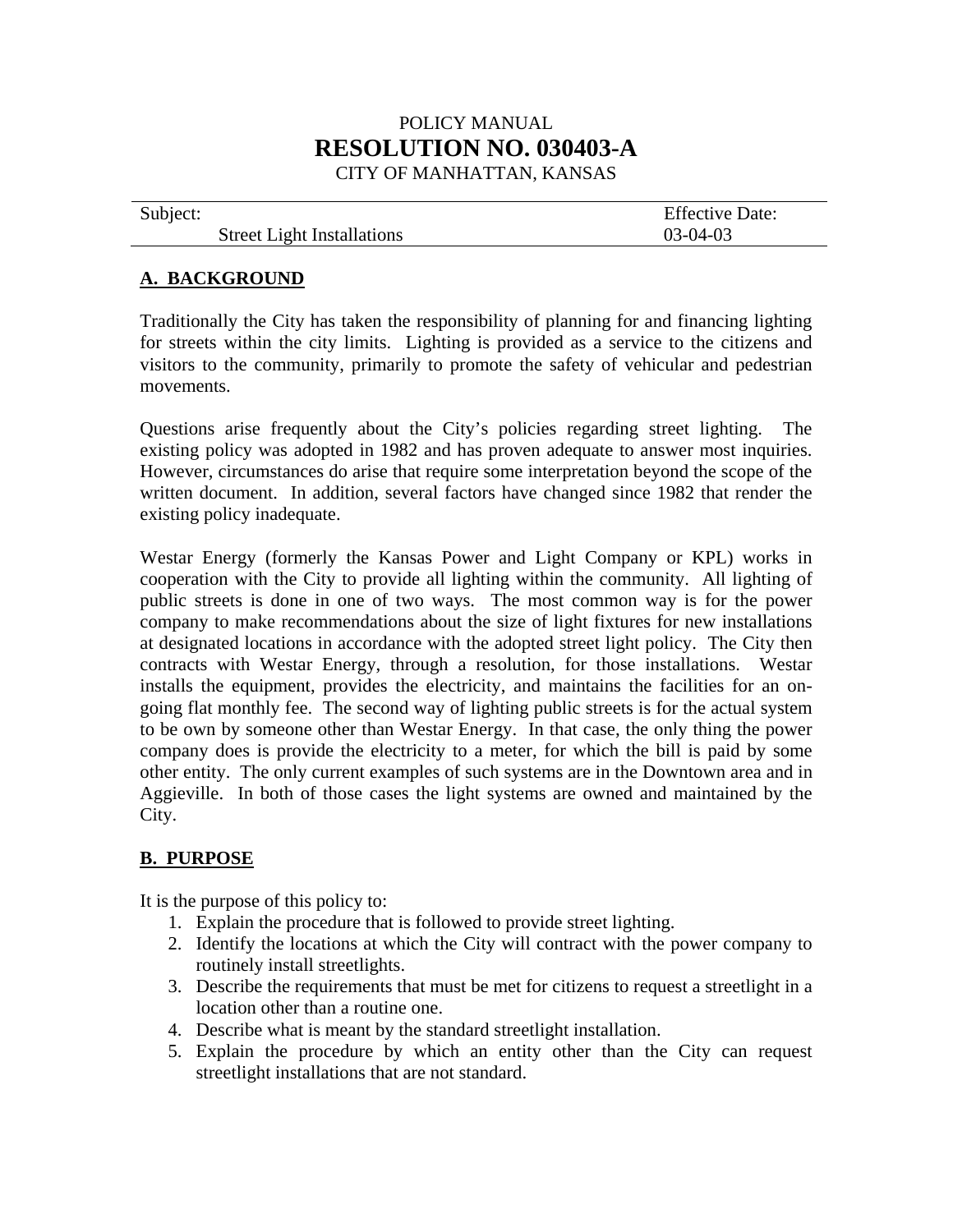## **C. POLICY**

- 1. The City shall have streetlights installed at all intersections of publicly dedicated streets within the city limits.
- 2. A streetlight may be installed at the end of a cul-de-sac.
- 3. A streetlight may be installed at a location near the mid-point of a block exceeding 600 feet in length.
- 4. Additional streetlights may be installed in commercial areas, in industrial areas, on major thoroughfares, and at special locations where terrain is such that lights at intersections are not sufficient.
- 5. The standard lighting funded by the City, and provided by Westar Energy, shall be for underground service to wooden poles, with high-pressure sodium light fixtures. Cost to provide underground service to the street light locations shall be the responsibility of the developer for new subdivisions. The cost to provide underground service in existing neighborhoods shall be the responsibility of the person(s) requesting the light. The size of the fixture shall be as mutually agreed upon by City Administration and officials of Westar Energy.
- 6. If an entity such as a homeowners association, a developer, or a group of private owners wishes to install a streetlight on a steel pole, the additional cost shall be paid directly to Westar Energy by the entity making the request.
- 7. If an entity such as a homeowners association, a developer, or a group of private owners wish to install something other than the standard lighting, and if there is an option as provided by Westar Energy, the City will pay for the standard lighting fixture at the monthly rate established by Westar Energy and approved by the State Corporation Commission of Kansas. Any additional costs shall be paid directly to Westar Energy by the requesting entity.
- 8. If an entity such as a homeowners association, a developer, or a group of private owners wish to install something other than the standard lighting, or an option provided by Westar Energy, the City will not participate in any costs associated with the lighting plan. In addition, such lights may not be placed within the public right-of-way.

### **D. PROCEDURE**

- 1. The City shall approve all streetlight installations on forms provided by Westar Energy.
- 2. At various times throughout the year, City Administration shall request Westar to prepare the necessary resolutions for installations of streetlights according to the policies set forth above.
- 3. Upon the receipt of the resolution forms, the City Manager or his or her designee, shall have the authority to authorize the installations by signing the documents.